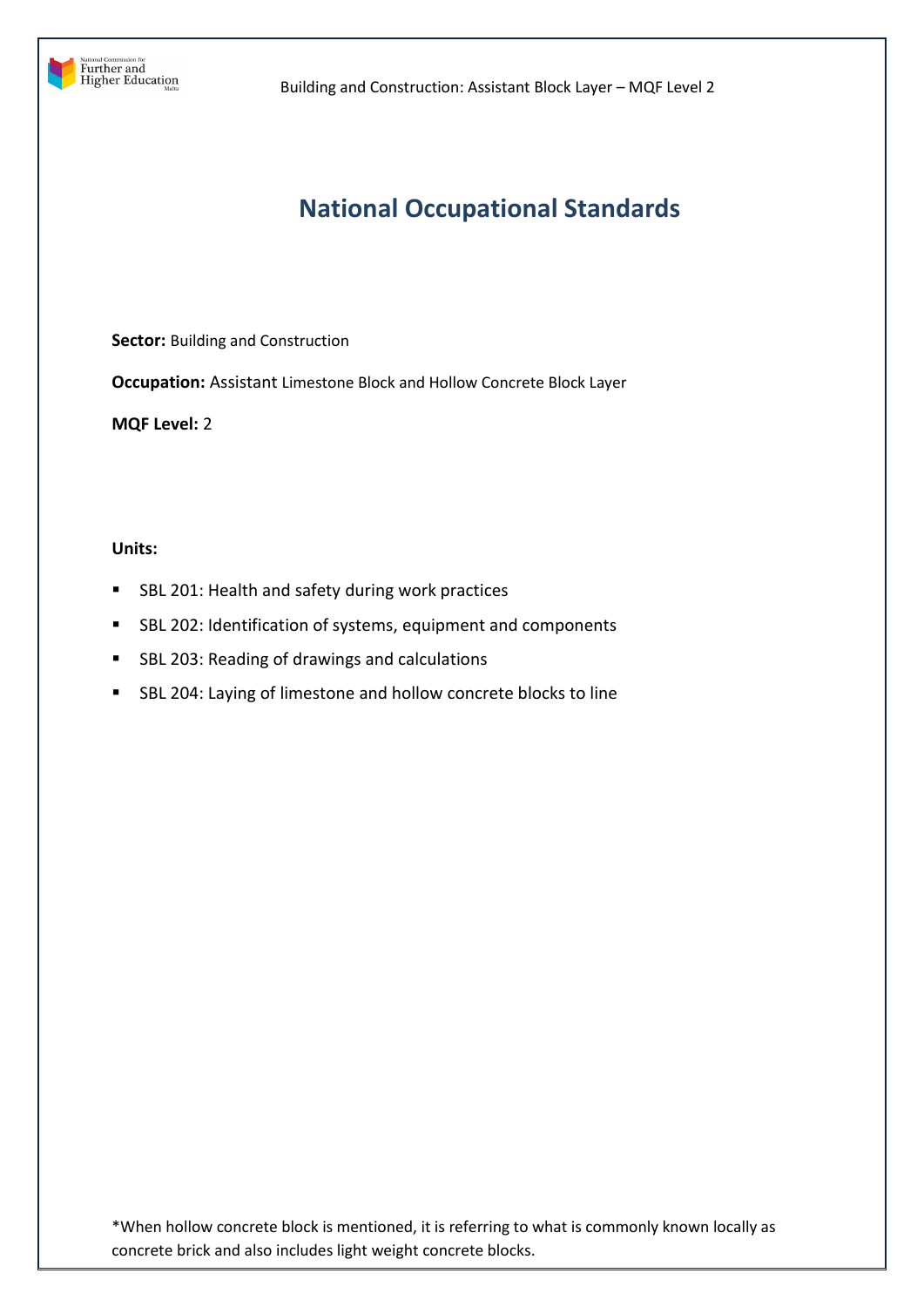## **SBL 201: Health and safety during work practices**

This unit is about being able to use safe procedures and safe work practices. The persons carrying out this work must possess the necessary knowledge and skills to ensure that their actions do not create health and safety risks to themselves and others, and to identify risks and hazards associated with the working environment, tools, equipment, materials and substances used.

## **Performance Criteria:**

The candidate must have the necessary knowledge and skills to:

- 1. Carry out safe working practices to prevent hazards and to ensure the safety of one self, workers and members of the public.
- 2. Carry out safe working practices when using appropriate equipment and materials to prevent damages to work areas and injuries to oneself and  $3^{rd}$  parties.
- 3. Carry out the safe erection, use and dismantling of simple access platforms less than 2m high.
- 4. Set up safety barriers and adequate edge protection around a work environment to protect colleagues and members of the public.
- 5. Use protective clothing and safety equipment according to specifications issued by manufacturers and know the whereabouts of first-aid and fire fighting equipment.
- 6. Use, handle and store materials hazardous to health in a safe manner and with proper labelling.
- 7. Assist safety officer or any other competent person in carrying out a risk assessment to cover the job assigned and the working area and fully understand the content of all relevant reports.
- 8. Locate and switch-off temporary or fixed electrical switch gear, systems isolating valves as instructed in the health and safety procedures.
- 9. Assist in ensuring that the site is not accessible to unauthorized persons at all times and according to standard procedures.

## **Required Knowledge**

Level 2 Assistant Limestone Block or Hollow Concrete Block Layer must know and explain:

- 1. The roles and responsibilities of themselves and others under the Health and Safety Act.
- 2. The health and safety risks associated with their role which includes tools, materials and equipment used and working practices and procedures.
- 3. The potential hazardous materials commonly found at the workplace.
- 4. The procedures for dealing with potential hazardous material in the place of work.
- 5. The health concerns associated with the workplace and safe practices when carrying out work.
- 6. The hazards and potential hazards at the place of work (such as electricity, slippery and uneven surfaces, dust and fumes, handling and transporting, contaminants and irritants, fire, heights,

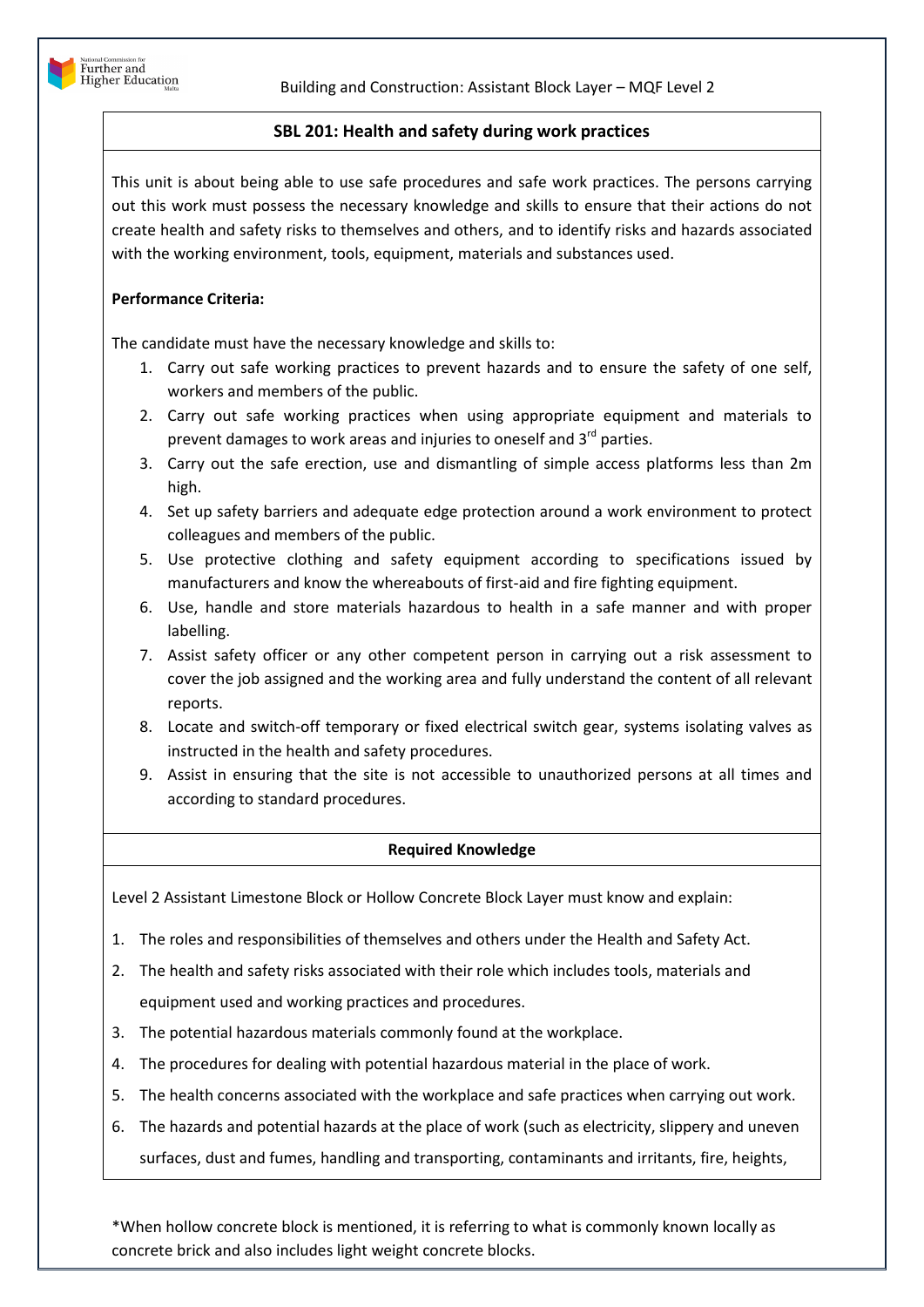improper use of tools and equipment).

National Commission for<br>Further and<br>Higher Education

- 7. The importance of being alert to the presence of hazards in the place of work.
- 8. The responsible persons to whom to report health and safety matters or any other occurring hazards.
- 9. The emergency procedures in the place of work.
- 10. The first aid and fire fighting facilities that exist within the work area.
- 11. The best way to make use of barricades, industrial hurdles, and warning signs to make areas clearly marked out of bounds.
- 12. The safety procedures when using scaffold platforms (less than 2 m). (note: knowledge on how to use a scaffold safely is not limited to height. The limitation is only when erecting, dismantling and taking responsibility of the scaffold).
- 13. The safety requirements and regulations regarding scaffolds higher than 2m. (certification and weekly checks by competent persons).
- 14. The necessary safety precautions including the use of protective clothing and equipment for a range of applications.
- 15. The methods used for protecting customers' property.
- 16. When and how it is required to isolate existing services (electricity and domestic water services from the main water supply)
- 17. Any toxic effect from materials commonly used at construction sites.
- 18. The preventive and remedial actions to be taken in the case of exposure to materials hazardous to health.

## **Required Skills**

Level 2 Assistant Limestone Block or Hollow Concrete Block Layer must be able to:

- 1. Identify which health and safety procedures are relevant to the working environment.
- 2. Seek competent person's assistance when help is needed.
- 3. Ensure compliance with duties and obligations as defined by the Occupational Health and Safety Act 2000 and recent amendments.
- 4. Follow workplace policies and supervisors' instructions for the safe use and maintenance of tools and equipment.
- 5. Control health and safety hazards within the job responsibility.
- 6. Report any hazards which may present risk to relevant persons.
- 7. Follow correct procedures in the event of injuries to themselves or others.
- 8. Take remedial action where work methods are not in line with control measures noted and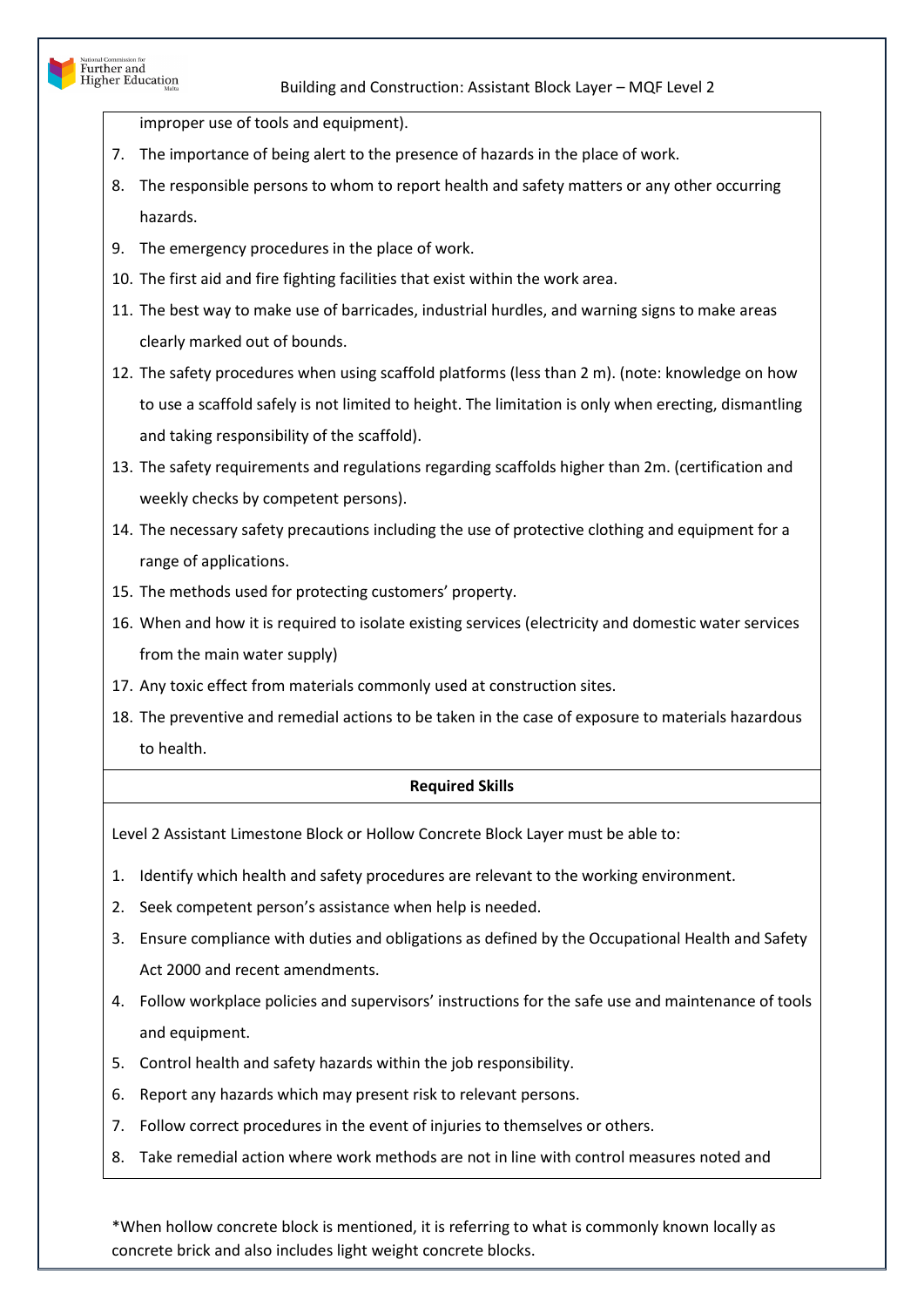# National Commission for<br>Further and<br>Higher Education

## Building and Construction: Assistant Block Layer – MQF Level 2

identified from risk assessment.

- 9. Adhere to work production and installation processes as agreed with the supervisor.
- 10. Apply the necessary skills to erect, use and dismantle access equipment (at height less than 2m).
- 11. Read, interpret and install warning signs and sets up safety barriers and edge protection around working areas.
- 12. Equip oneself with the appropriate protective clothing and safety equipment for stone or concrete block laying and some other specific tasks.
- 13. Use, label and store materials hazardous to health in a safe manner.
- 14. Monitor the work place and maintain good housekeeping whilst keeping it free from hazards.
- 15. Where applicable, make sure that all existing services (water and electricity) have been isolated prior to commencement of work.
- 16. Communicate information regarding unfamiliar and unpredictable situations to colleagues and supervisors.
- 17. Collaborate to advocate appropriate health and safety procedures.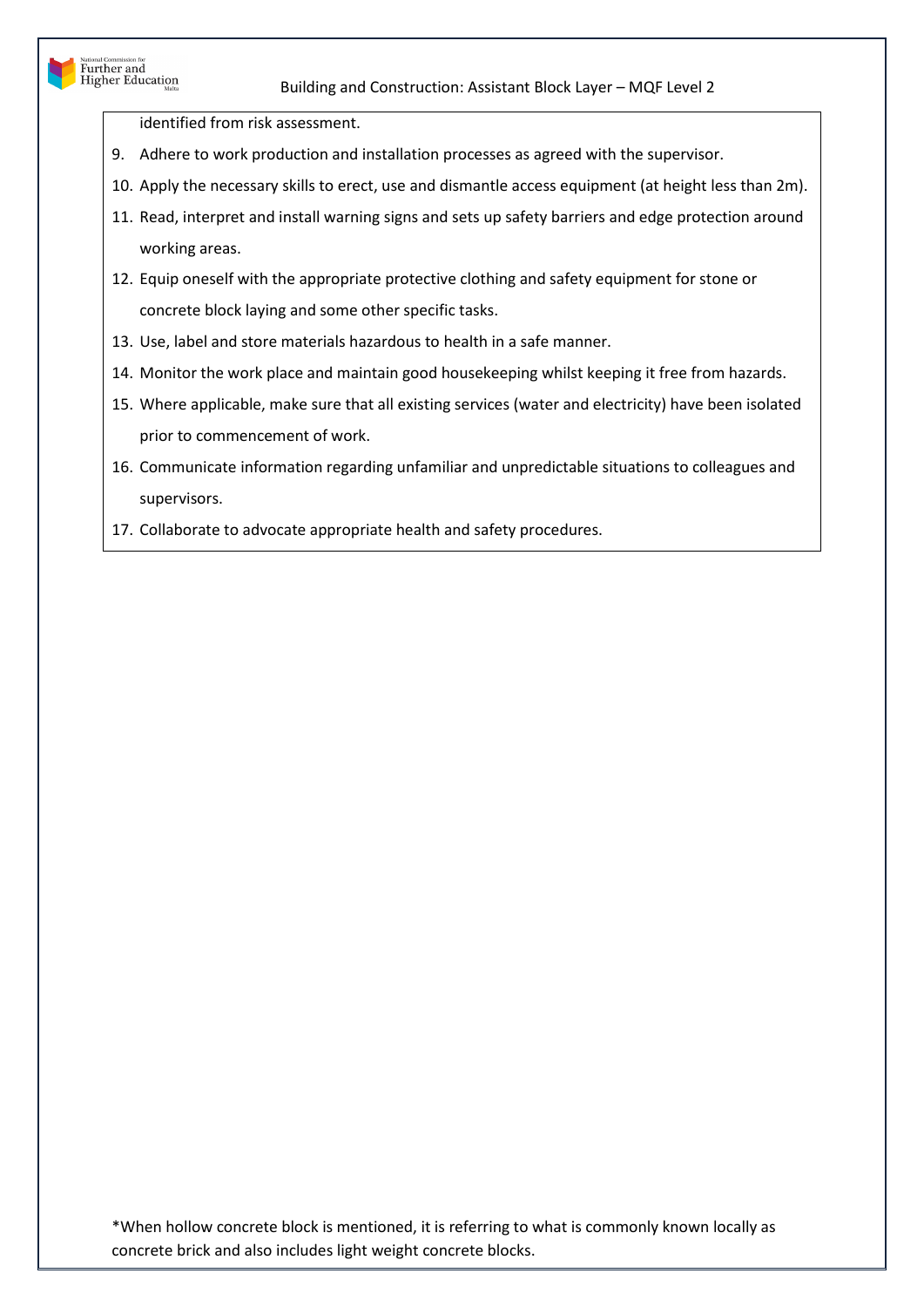

## **SBL 202: Identification of systems, equipment and components**

This unit is about identifying the different materials for specific applications based on their technical properties and identifying direct and indirect environmental impacts.

## **Performance Criteria**

The candidate must have the necessary knowledge and skills to:

- 1. Distinguish between type of different masonry units and their uses based on size and batch.
- 2. Distinguish between damp Proof Course and damp Proof Membrane based on manufacture serial numbers and batch.

## **Required Knowledge**

Level 2 Assistant Lime Stone Block or Hollow Concrete Block Layer must know and explain:

- 1. The range of materials, products and procedures applicable to the relevant work and their benefits.
- 2. Horizontal, vertical and inclined planes and the use of levelling and aligning equipment for particular situations.
- 3. The different mortar mixes used as a binding layer between the different masonry units.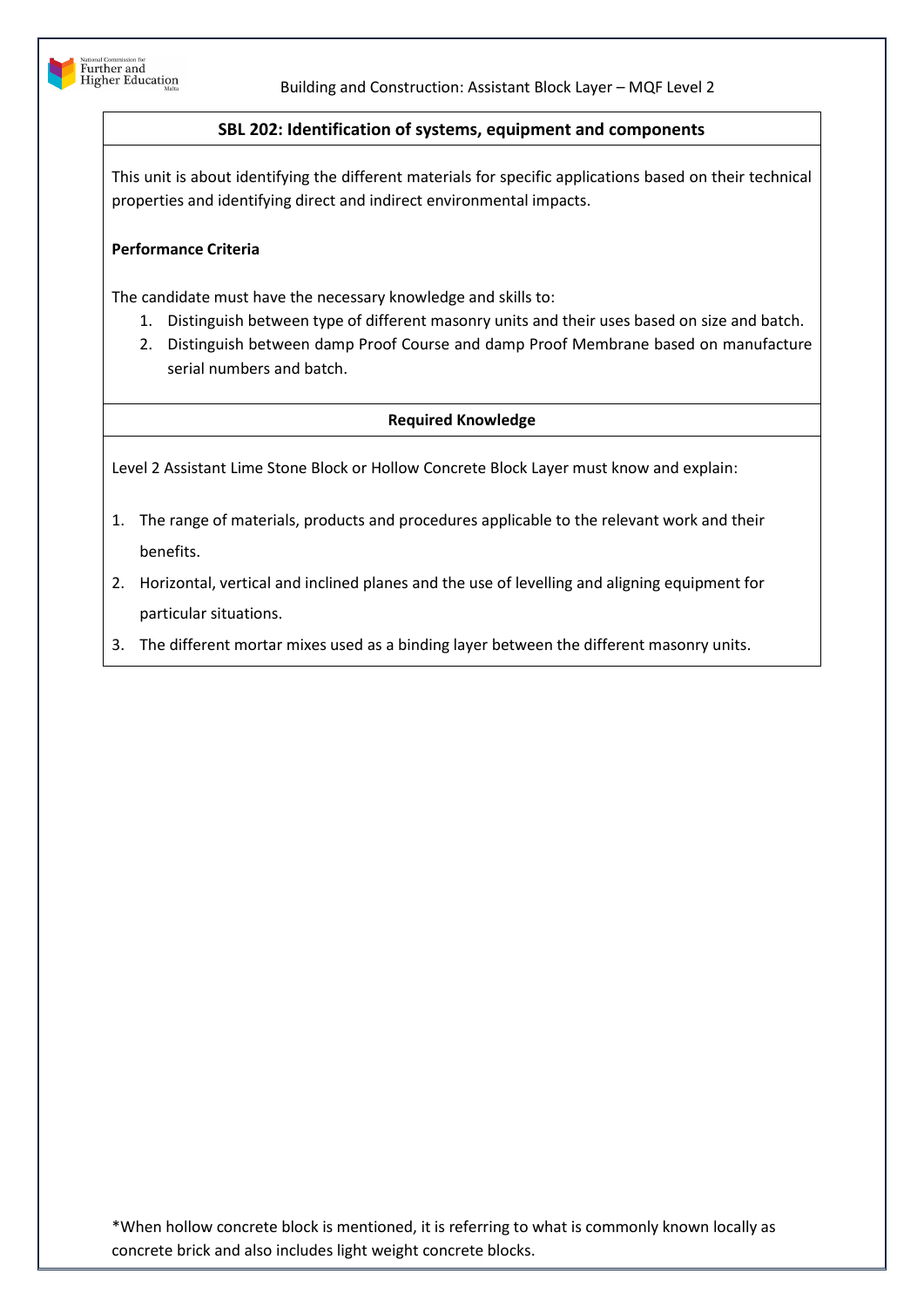

#### **Required Skills**

Level 2 Assistant Lime Stone or Hollow concrete block Layer must be able to:

- 1. Distinguish between and apply the different types of materials, products, methods and procedures applicable to limestone or concrete block laying.
- 2. Assist in applying a range of damp proof Course and damp Proof Membrane products.
- 3. Assist in distinguishing between a range of graded mortars, binding layer mortar mixes and appropriate industrial sieves.
- 4. Assist in distinguishing between the different types of cutting disks suitable for limestone or hollow concrete blocks and any other building materials.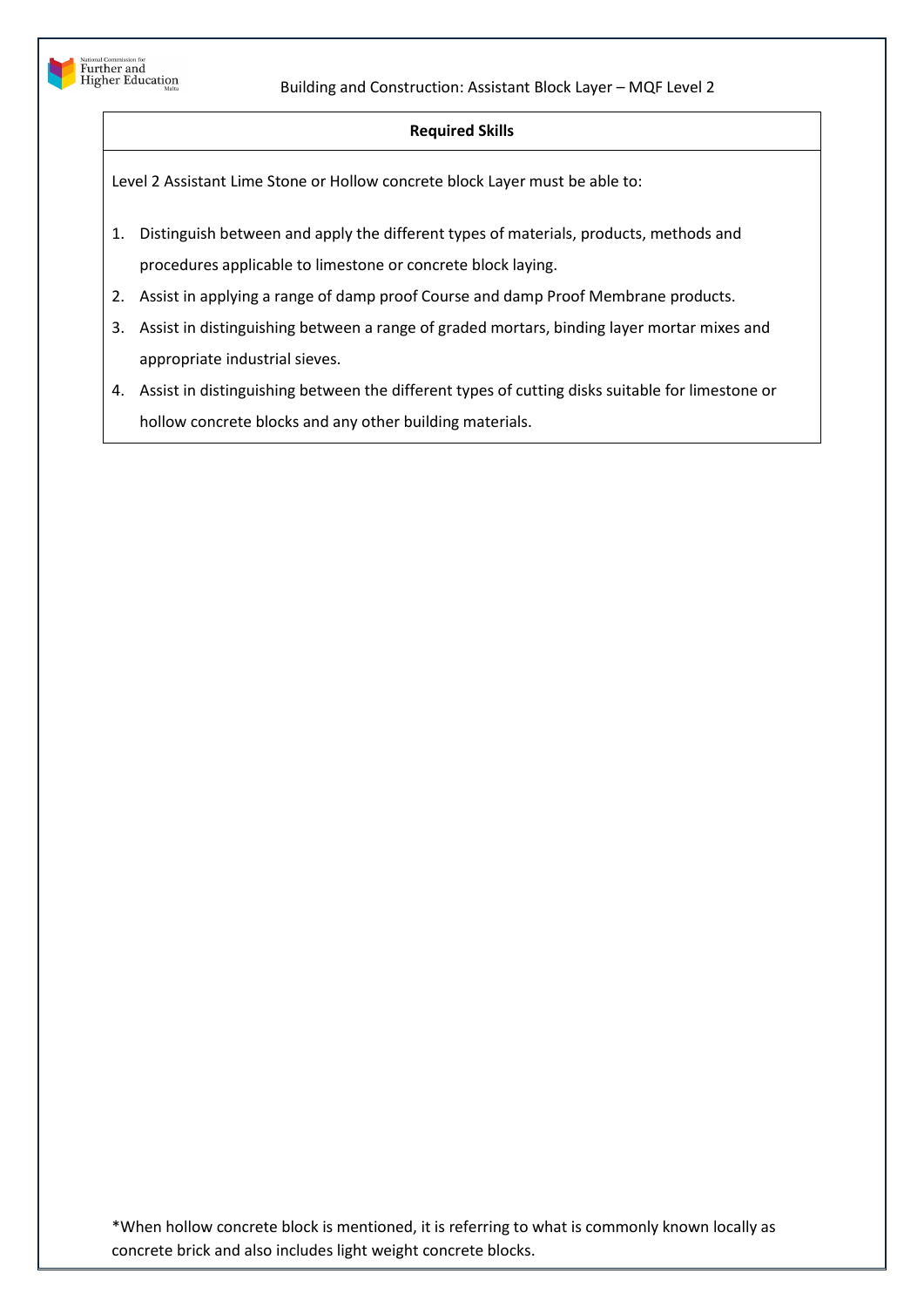

## **SBL 203: Reading of drawings and calculations**

This unit is about understanding and applying dimensions from drawings and calculating quantities in the preparation, costing and estimation.

## **Performance Criteria**

The candidate must have the necessary knowledge and skills to:

- 1. Assist in the selection of hollow concrete blocks or any other masonry units.
- 2. Assist in marking building datum grids and levels.
- 3. Calculate the quantities of hollow concrete blocks or any other masonry units bricks required to meet work schedules and work load for simplified situations.
- 4. Calculate the quantity of consumables required to meet work schedules and work load for simplified situations.
- 5. Assist in the checking of deviations and misalignments against tolerances given.

## **Required Knowledge**

Level 2 Assistant Lime Stone Block or Hollow Concrete Block Layer must know and explain:

- 1. Compilations of overall linear dimensions from drawings.
- 2. The basic calculations including those involving quantities and costs of materials.
- 3. Basic tools and equipment are used to set out levels and datum grids.
- 4. The correct procedure for setting out work systems.
- 5. The scale working drawings from plans.
- 6. The spirit levels available specifically designed for building of walls on inclined planes.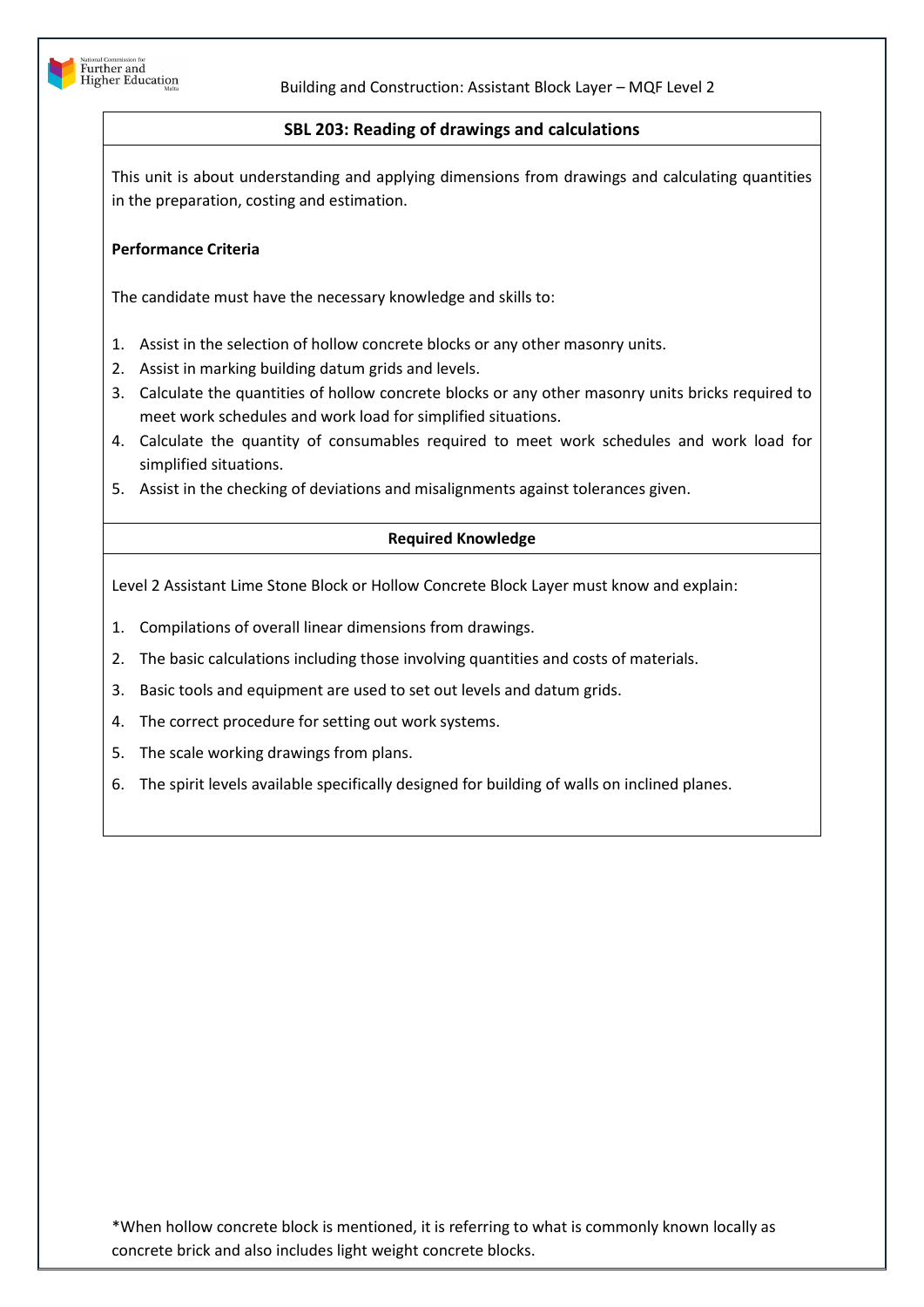

## **Required Skills**

Level 2 Assistant Limestone or Hollow concrete block Layer must be able to:

- 1. Assist in translating drawing details to setting out of work where necessary.
- 2. Check spirit levels and plumpness for accuracy.
- 3. Assist in the calculation of quantities of masonry units and other materials required for a simplified job.
- 4. Assist in measuring work and taking notes using metric units.
- 5. Show awareness of the use of annotated building drawings.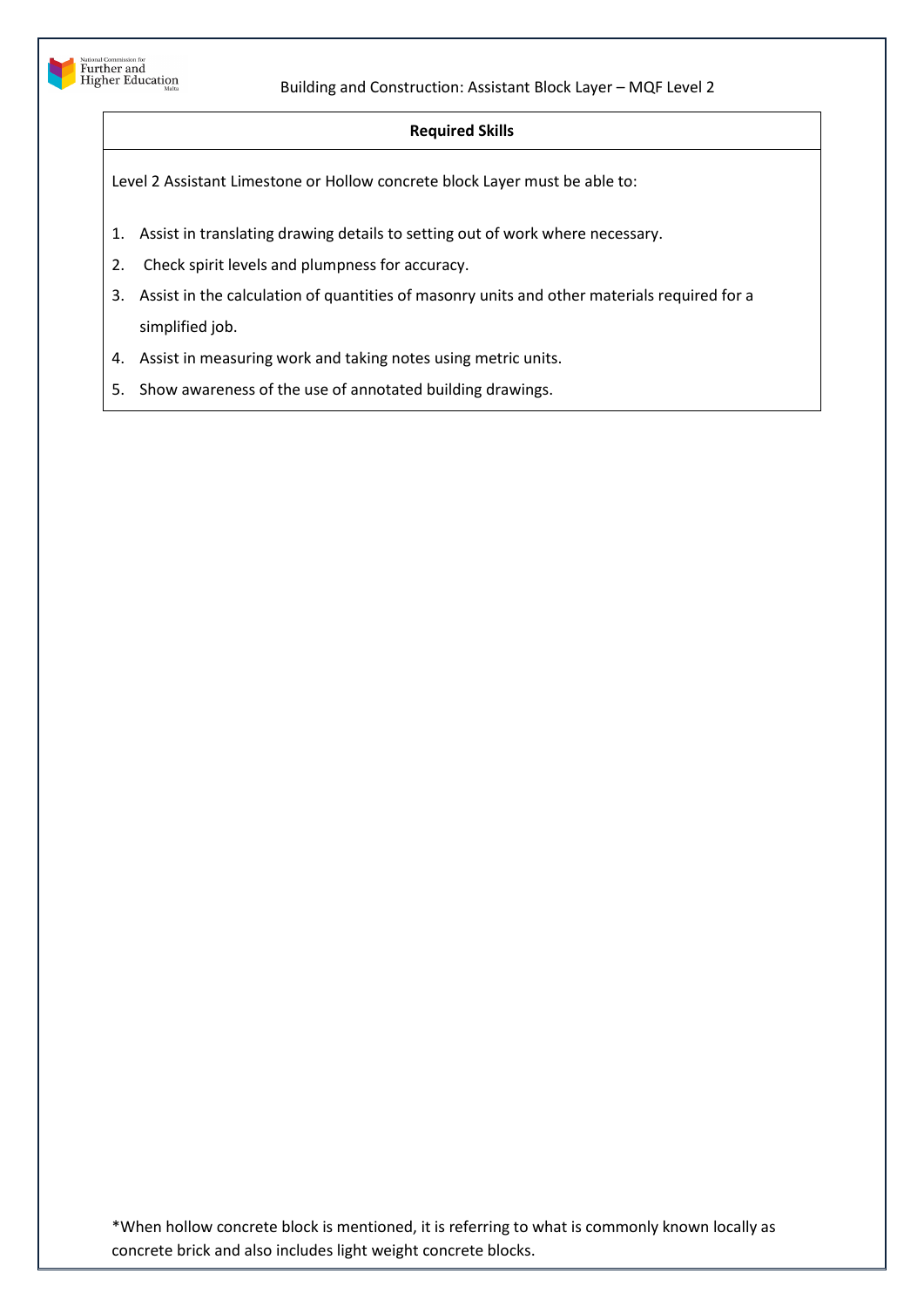

## **SBL 204: Laying of limestone and hollow concrete blocks to line**

This Unit is about using tools and equipment to prepare limestone and hollow concrete blocks bricks to required size and to lay limestone and hollow concrete blocks to line to built walls

## **Performance Criteria**

The candidate must have the necessary knowledge and skills to:

- 1. Measure, mark and cut to size hollow concrete blocks with appropriate equipment.
- 2. Assist in the laying of hollow concrete blocks (to line) to form single and double walls with specified ties as required.
- 3. Assist in the laying of hollow concrete blocks to construct columns and insert reinforcement where necessary.
- 4. Assist in the setting out datum grid lines and levels to lay hollow concrete blocks within specified tolerance
- 5. Assemble and use appropriately access working platforms.
- 6. Assist in laying hollow concrete blocks to form tall walls to meet specified tolerance such as joint alignment, level alignment, vertical alignment at corners and within bays, and lateral alignment.
- 7. Assist in laying hollow concrete blocks to form lift shafts within specified tolerance and insert reinforcement bars and infill with concrete as necessary.
- 8. Assist in checking shafts for skewed misalignments.
- 9. Install reinforced steel bars in bricks as given instructions where applicable.

## **Required Knowledge**

Level 2 Assistant Limestone Block or Hollow Concrete Block Layer must know and explain:

- 1. Limestone or hollow concrete block laying tools and equipment.
- 2. The methods of use and maintenance of equipment.
- 3. The types of hollow concrete blocks used locally.
- 4. The use of the various types of equipment.

## **Required Skills**

Level 2 Assistant Lime Stone or hollow concrete block Layer must be able to:

- 5. Assist in confirming that materials, tools and equipment required are fit for their intended purpose.
- 6. Identify, use, clean and store the basic hand tools.
- 7. Assist in laying DPC and DPM materials.
- 8. Assist in checking the accuracy of limestone or hollow concrete block laying methods.